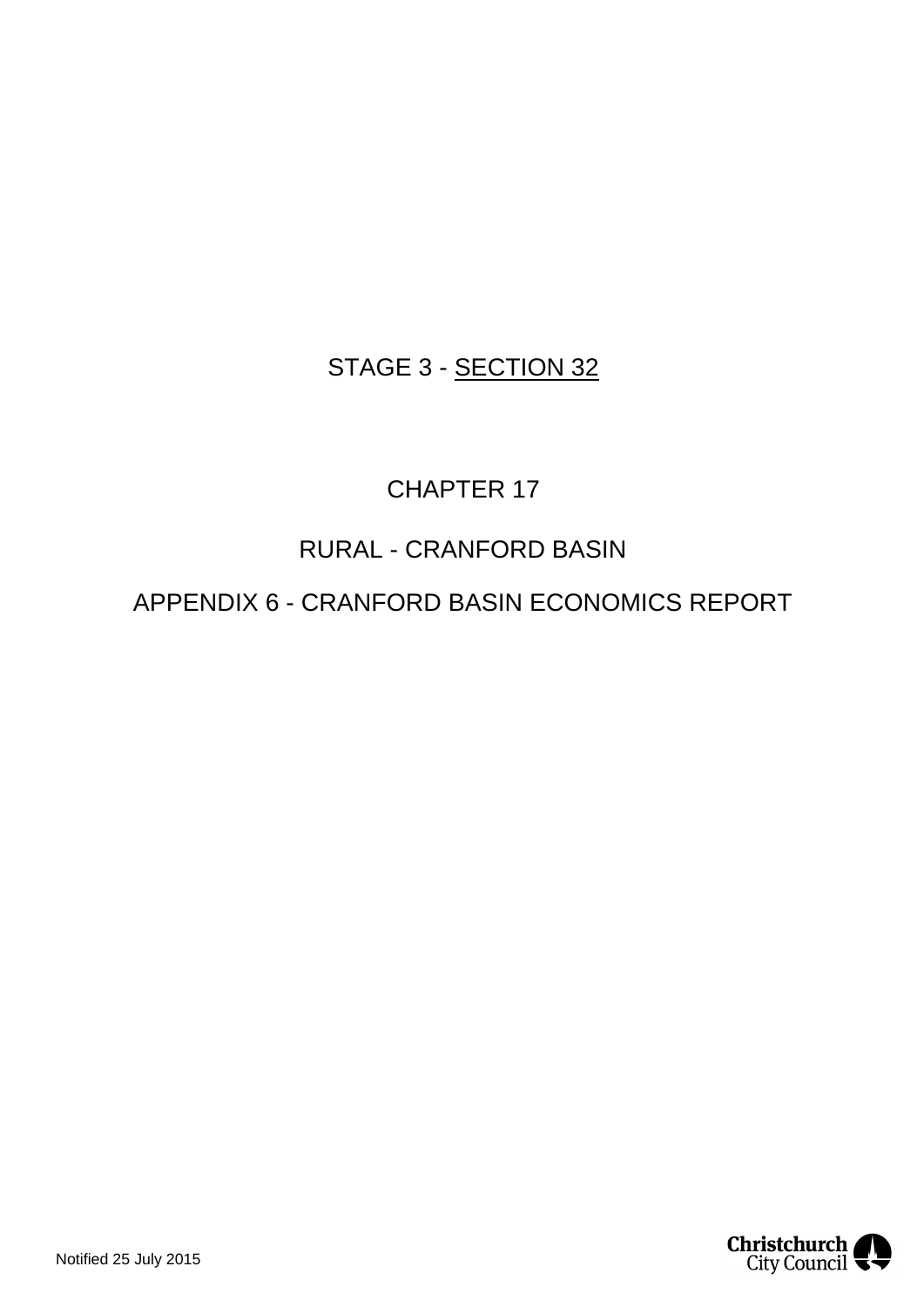

# **Christchurch City Council**

Cranford Basin Rezoning – Initial review of Economic Effects

Date: June 2015

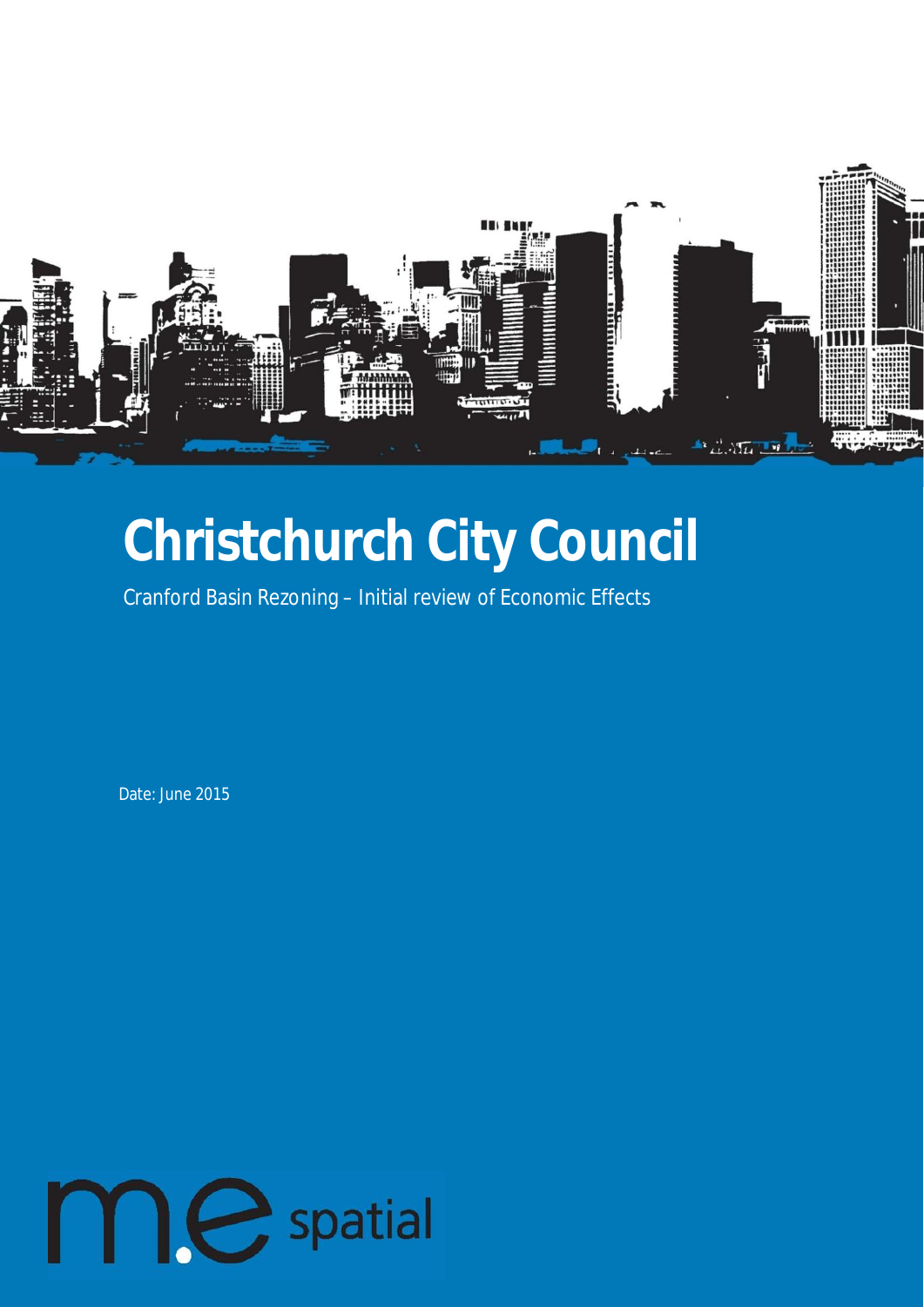| Document reference: CCC 019-15  |                           |
|---------------------------------|---------------------------|
| Date of this version: 5/06/2015 |                           |
| Report author(s):               | Lawrence McIlrath         |
|                                 | DDI: (09) 915 5523        |
|                                 | Mobile: 021 042 1957      |
|                                 | e-mail: lawrence@me.co.nz |

| Date                               | Version | Changes                                                                                                    |
|------------------------------------|---------|------------------------------------------------------------------------------------------------------------|
| 06/04/2015 First draft             |         |                                                                                                            |
| $05/06/2015$ 2 <sup>nd</sup> Draft |         | Including information on the value of the potential activity that could be<br>undertaken in the study area |

#### **Disclaimer**

Although every effort has been made to ensure accuracy and reliability of the information contained in this report, neither Market Economics Limited nor any of its employees shall be held liable for the information, opinions and forecasts expressed in this report.

> Market Economics Limited Level 5, 507 Lake Road PO Box 331 297, Takapuna Auckland 0740, NZ P 09 915 5510

www.me.co.nz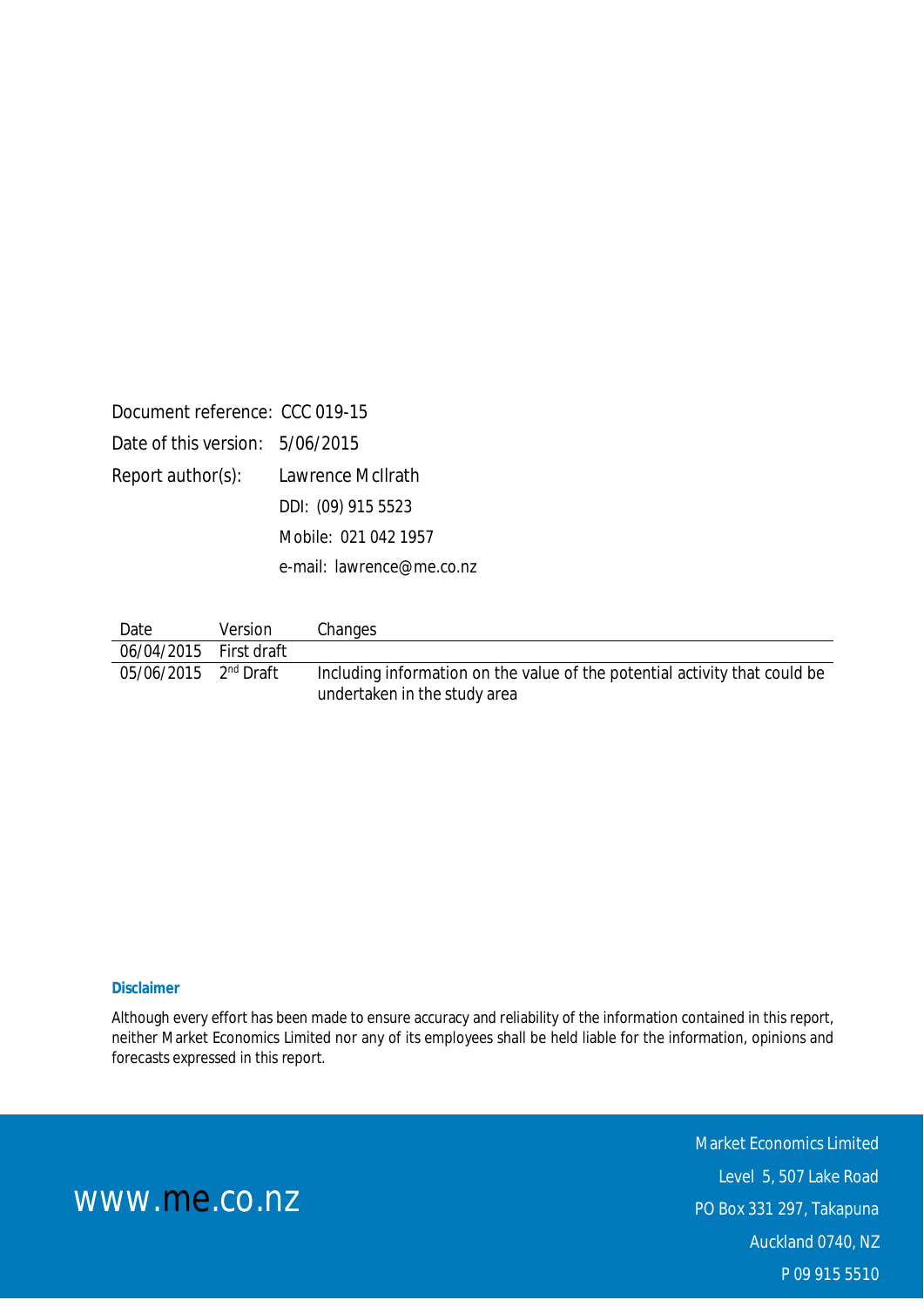## Contents

| $\overline{2}$ |  |
|----------------|--|
| 2.1            |  |
| 2.1.1          |  |
|                |  |
| 2.1.3          |  |
| 2.1.4          |  |
| 2.2            |  |
|                |  |

# Figures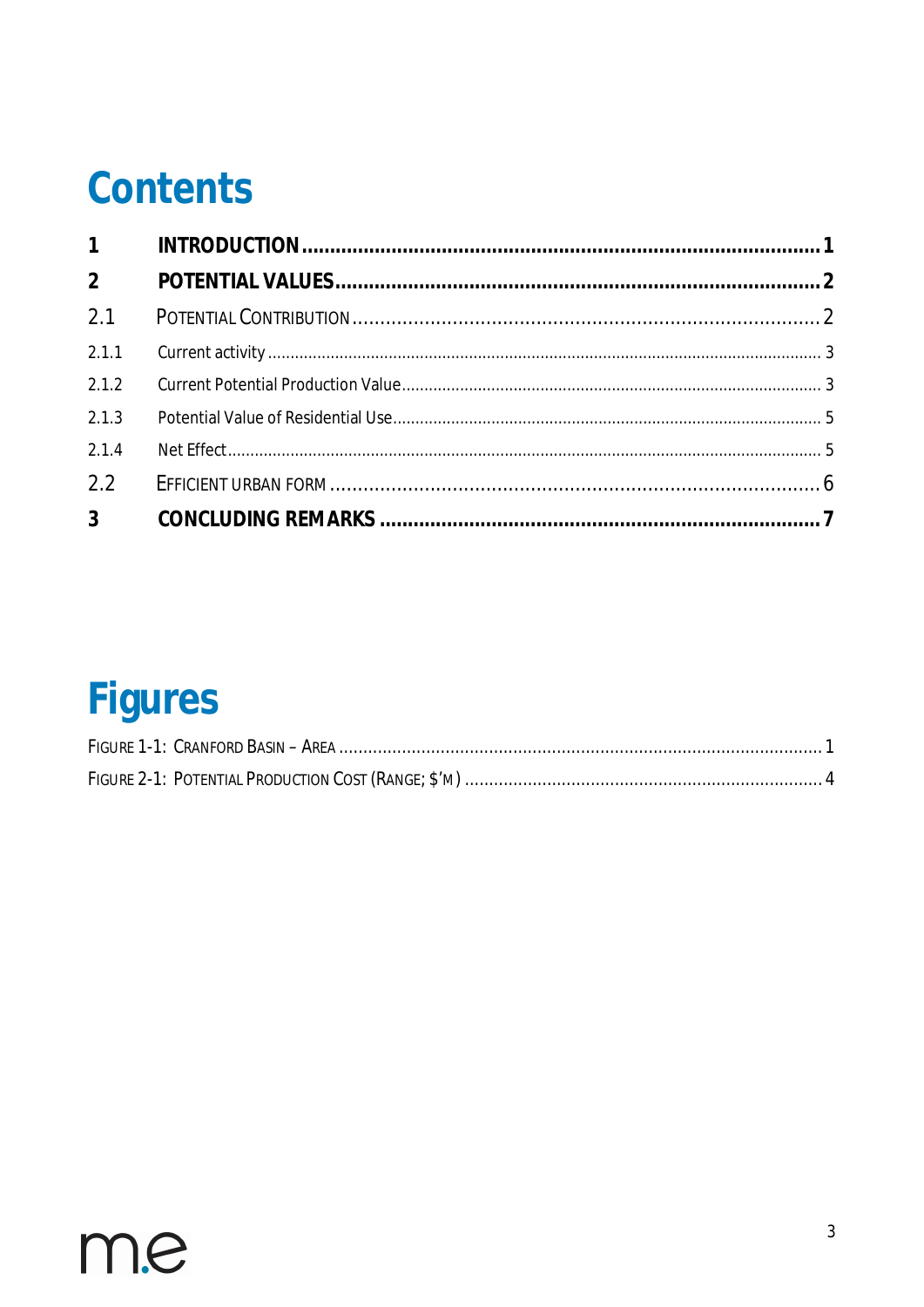# <span id="page-4-1"></span><span id="page-4-0"></span>**1 Introduction**

Christchurch City Council (CCC) is considering a proposal to alter the zoning of part of the Cranford Basin from rural to urban. The area to be rezoned is around 55 ha and is the remnant land not required for storm water and transport works (see [Figure 1-](#page-10-1)1). In this paper we provide high level commentary about the potential economic effects, their likely scale and direction. This is a high level assessment and is based on preliminary data analysis. We have used existing information and data to inform our assessment. This assessment focuses on the Cranford Basin area and compares the area's productive potential with the potential economic effect associated with a residential development. This assessment does not compare Cranford Basin and the potential economic effects of developing this area against alternative areas. In other words, this assessment has a 'within Cranford Basin' perspective. This assessment will need to be viewed in the context of Christchurch's over growth needs, how the Cranford Basin opportunity compares to alternative locations around the city as well as other disciplines (such as transport and planning).

It is our understanding that the Christchurch City Council wishes to understand the potential economic effects associated with changing the zoning from rural to urban (residential).



#### **Figure 1-1: Cranford Basin – Area**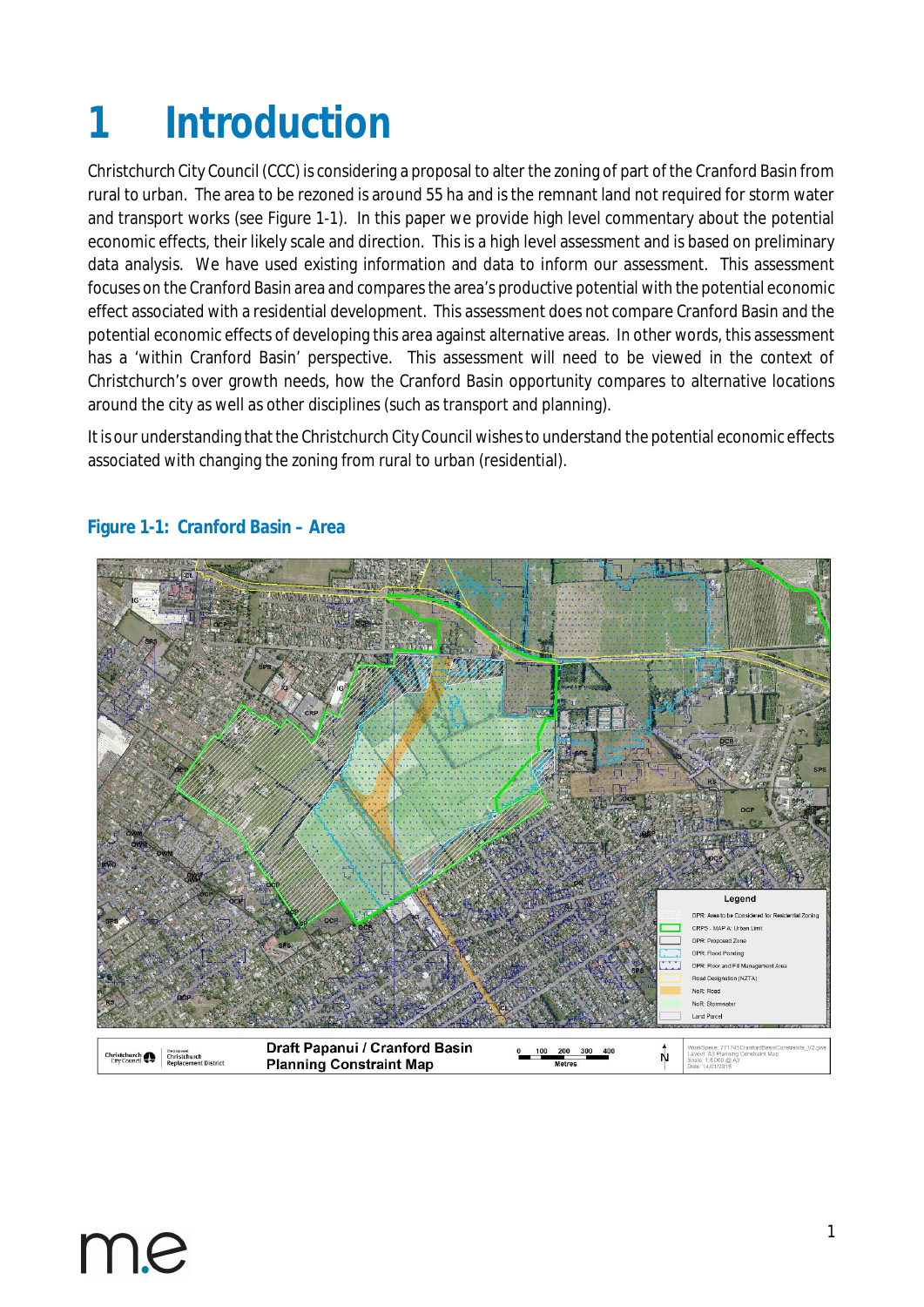# <span id="page-5-0"></span>**2 Potential Values**

The site is located in Cranford Basin, an area that is prone to flooding. We understand that the areas considered to have a high risk of flooding are excluded. Currently, the area is being used for land intensive rural industries with limited capital intensive activities.

Land is a valuable resource. Areas on the urban fringe can fulfil a number of important functions in the urbaneconomic environment and it tends to accommodate activities that use land resource and key business input. In some cases these fringe areas also contain land resource that is inactive (i.e. not using in active production processes). As the urban and built environment expands, a need arises to transition the land resource towards other more capital intensive uses. The general sequencing of this transition is well documented and the need to pro-actively manage this process is a key planning issue. The area where this transition takes place is also one where urban and rural uses mix and often clash. The Cranford Basin study area is an example of an area where these tensions have to be managed. The CCC is currently engaged in this management process through which it is seeking to protect valuable resources while enabling high quality development outcomes.

In this section we summarise the potential economic value of the area and compare it to a residential development. The direct economic transactions are assessed and the flow on (direct, indirect and induced) effects are also summarised. The section concludes with general comments on the potential effect on urban form.

### <span id="page-5-1"></span>**2.1 Potential Contribution**

Rural areas provide various external benefits. Even seemingly unproductive land often provides unique such as aesthetic value. The preservation of open space preservation is often the antithesis of urban expansion, particularly into productive rural land, and ecologically or culturally valuable lands.

Allowing development to take place on rural land will result in a loss of productive *potential.* Such a loss would mean that the economic value of the activity taking place on the land would be replaced by another activity. Clearly this should only progress if the 'new' activity has a higher value. However, it is also important to consider the option value. That is the value associated with the *potential* activity that could be undertaken on the site given its current natural attributed. If the land is converted from primary production to another urban use such a residential activity, then the economic return from the rural activity would be lost. This includes both current production and potential production and can be seen as the baseline value.

Therefore, the current economic contribution of the study area is a function of the activity that is currently being undertaken on the land as well as the activity that could be undertaken. That is the production *potential* of the area.

The net additional economic effect of rezoning is the difference<sup>[1](#page-5-2)</sup> between the economic contribution of current (potential) activities, and the enabled use(s). In many cases, the current and potential contributions are estimated based on the relationship between the area, the type of economic activity and

<span id="page-5-2"></span><sup>1</sup> The difference should be adjusted to reflect any lost option values. Option values include the value placed on maintaining or preserving an asset or amenity even if there is little or no likelihood of the individual actually ever using it. Further, the option value is recognised as an element of the [total economic value](http://en.wikipedia.org/wiki/Total_economic_value) of environmental resources. It is however, not always possible or practical to estimate and quantify these values.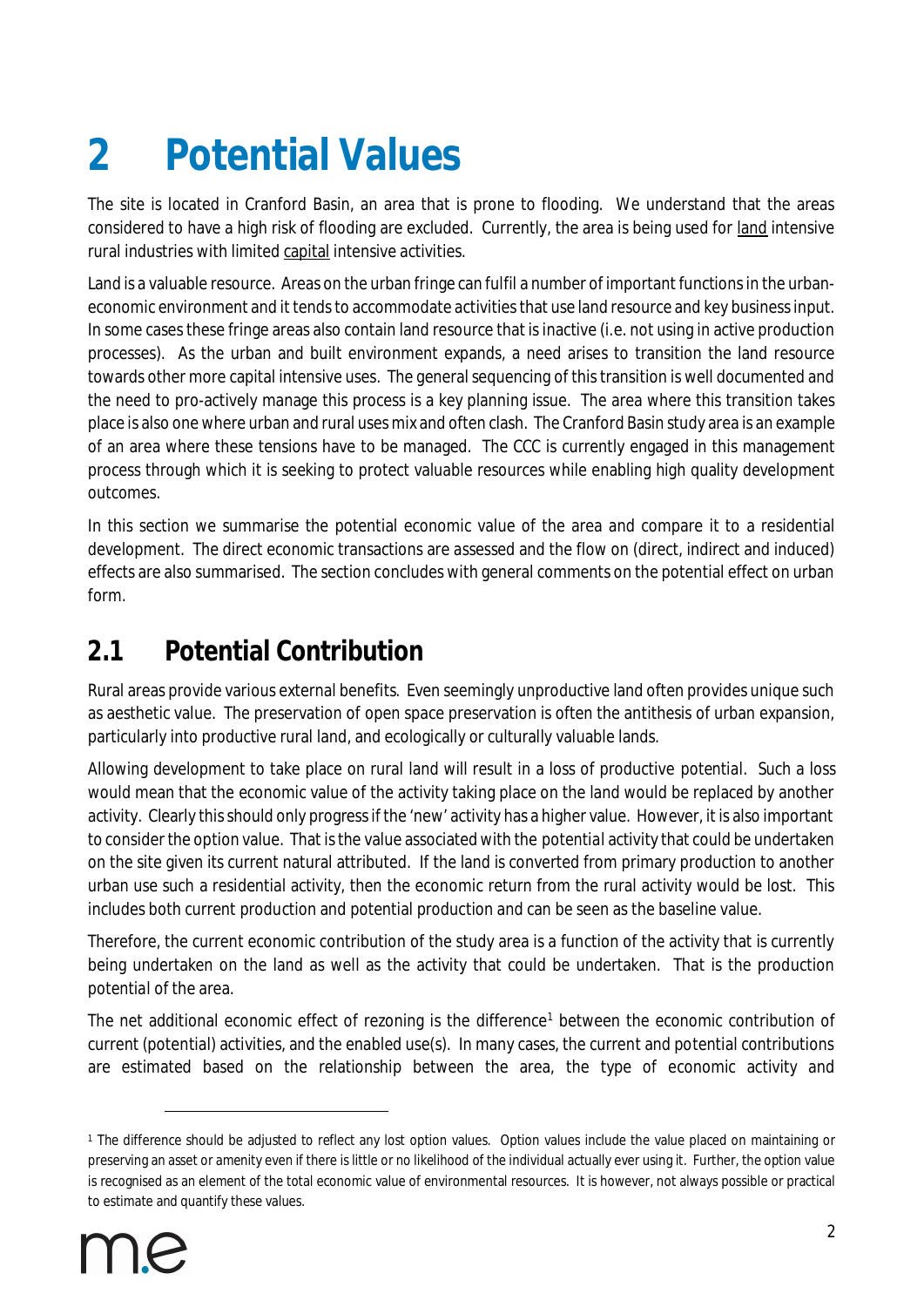business/economic performance ratios (e.g. Revenue or Sales per hectare, employment per hectare). These values are then used as part of Discounted Cash Flow Analysis, to translate current and future activity (and value) into a single figure, a Net Present Value (NPV) number. This approach assumes that the current business/economic parameters capture relevant characteristics such as: productivity, production economies (spatial scale and intensity requirements), consumer preferences, consumer incomes, and developer/development costs.

In general, investors (or households) will utilise a piece of land (real estate) to generate the maximum economic value based on the underlying land use permissions. The maximum value is of course subject to a range of limitations and constraints guiding the type of activity that can be (legally) undertaken on the land (including land use and building controls).

#### <span id="page-6-0"></span>**2.1.1 Current activity**

A desktop review of the area suggests that the current scale of economic activity in the study area is fairly limited. This implies that the land resource is not currently used for high value economic activity. Reasons for this could include:

- High capital and investment requirements,
- Economic production size constraints (diseconomies of scale issues),
- Site specific issues such as drainage and topography considerations,
- Market factors such as uneconomic returns on the goods/produce that can be cultivated on the site, and
- Seasonality affects. ÷.

A high level review of the latest business demography statistics for the Cranford Basin area shows that the overall scale of agriculture activity in the study area is small. Combining available business statistics with sectoral performance estimates (Output and Value Add per sector) suggests that the annual value of the (rural industry) production in the study area is around \$115,000 (output) with annual Value Add of some \$40,000. This suggests that the area is not an intensive production area. Assuming that the production intensity remains stable over the next 30 years then the value of the activity is estimated at \$880,000 (Value Added; ranging between \$680,000 and \$1.[2](#page-6-2)m<sup>2</sup>). However, if the land is rezoned then some potential land use(s) (and economic activity) is foregone. This foregone activity can be viewed as the opportunity cost of shifting to another land use(s).

#### <span id="page-6-1"></span>**2.1.2 Current Potential Production Value**

The size of the potential production value is a function of the type of activity that could be undertaken on the land under current zoning. In turn this is a function of the business economics associated with the activity. Business economics include aspects such as:

- The yield per area e.g. income generating potential per unit of land (\$/ha),
- The price per unit e.g. \$/t that can be realised for products, and
- The cost structures and relationships of the business including gross profit margin, capital structure (debt/equity ratios), ability to generate a (required) rate of return and sectoral risks.

<span id="page-6-2"></span><sup>2</sup> Using discount rates of 4%, 6% and 8%.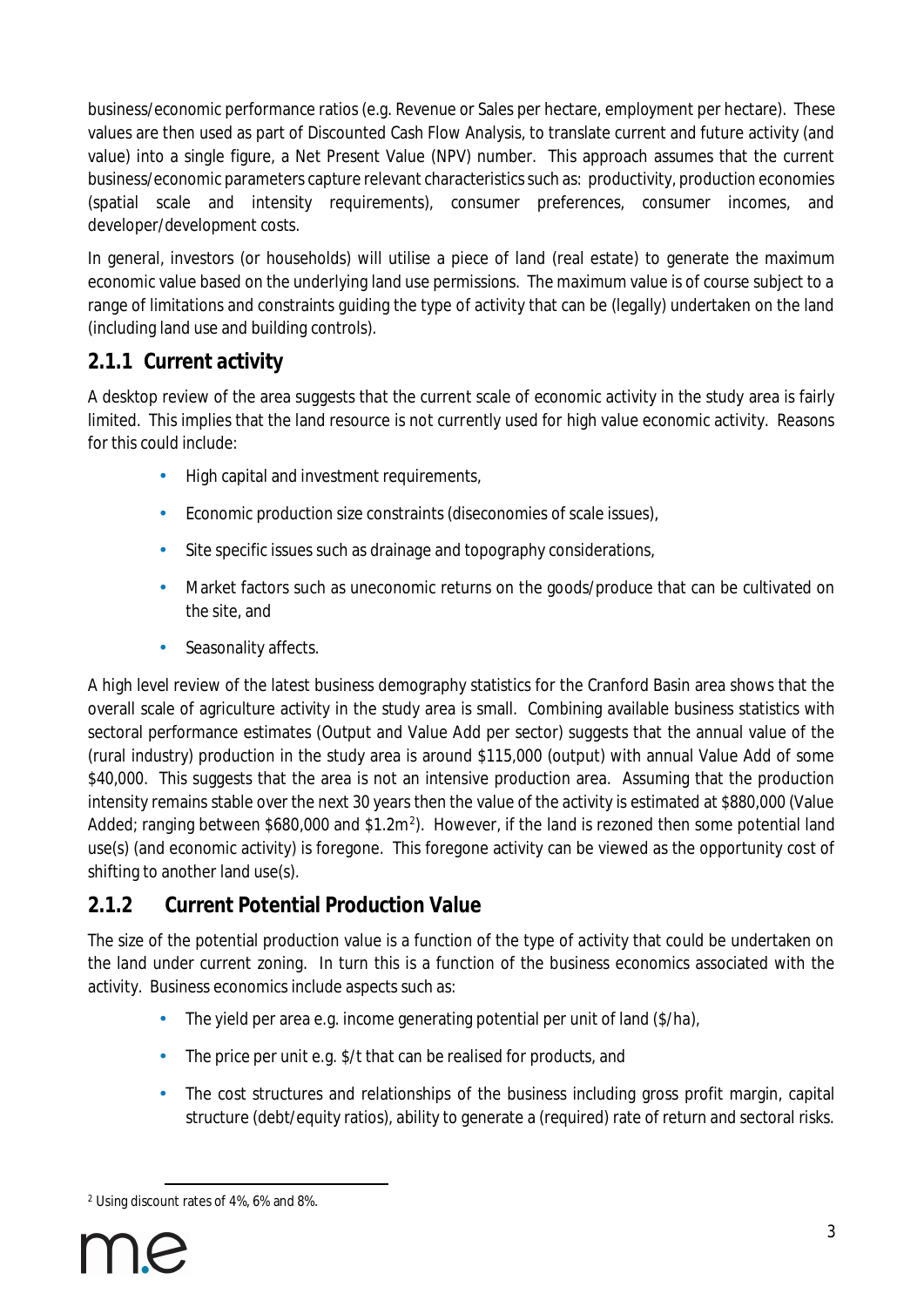Horticulture and agriculture generally have relatively low margins. For example, between 2011 and 2013 'Surplus per Employee' for horticulture has ranged between \$2,200 and \$13,800. Small margins mean that it will be difficult for an investor to generate a sufficiently large investment on his/her investment. An investor would not invest in an underperforming opportunity but instead seek out other opportunities. In other words, the cost structure of horticulture means that an investor is unlikely to invest in an extensive (average value product) operation because of low yields and an unfavourable risk profile. However, farming a higher value product will improve financial returns and the associated risk profile.

We used a financial model and existing research $^3$  $^3$  to estimate the potential production value of the land. We use two hypothetical examples<sup>[4](#page-7-1)</sup>:

- a) A high value product but farmed extensive, and
- b) A high value product that is farmed intensively.

Using these two examples provides an ability to estimate the *potential* economic value of the site. Based on these examples, the study area has the *potential* to generate sales of between \$3.4m and \$5.6m annually, growing<sup>[5](#page-7-2)</sup> to \$5.0m and \$8.2m in year 15. This excludes construction associated with establishing the necessary infrastructure. The development cost is estimated at between \$4.6m and \$10.8m. In Net Present Value (NPV) terms, over 15 years, the potential sales is estimated<sup>[6](#page-7-3)</sup> at between \$38.4m and \$62.5m.

These figures reflect the potential of the land. This can be viewed as the baseline value. [Figure 2-1](#page-10-1) shows the baseline values over time.

The (hypothetical) business activity will also have supply chain effects, generating flow on economic impacts in the wider economy. These economic impacts are measured in Value Added terms (which is similar to GDP). The analysis suggests that the total economic impact is between \$39.2m and \$65.7m. This is the total impact and includes the direct, indirect and induced effects throughout the entire Christchurch economy.



These values represent the potential value of the area if it was used for horticultural activities and reflects the baseline potential as well as the economic flow on effects. If the area is developed and the horticulture potential is lost, then these 'lost economic values' are the immediate effect (the loss of potential sales) as well as the flow on effects. This assumes that it would not be possible to restore the land to a state that would sustain horticulture.

<span id="page-7-0"></span><sup>3</sup> CCC Report: Rural Land Economic Assessment. Prepared by M.E in Nov 2008.

<span id="page-7-1"></span><sup>4</sup> We did not consider dairy farming because of the recent contraction in milk commodity prices.

<span id="page-7-2"></span> $^5$  This growth is driven by inflation and price changes and not a lift in actual output volumes.

<span id="page-7-3"></span><sup>6</sup> Using a 6% discount rate. If a 4% discount rate is applied, the figures change to \$44m and \$72m. A 8% discount rate returns \$33.8m and \$55.0m.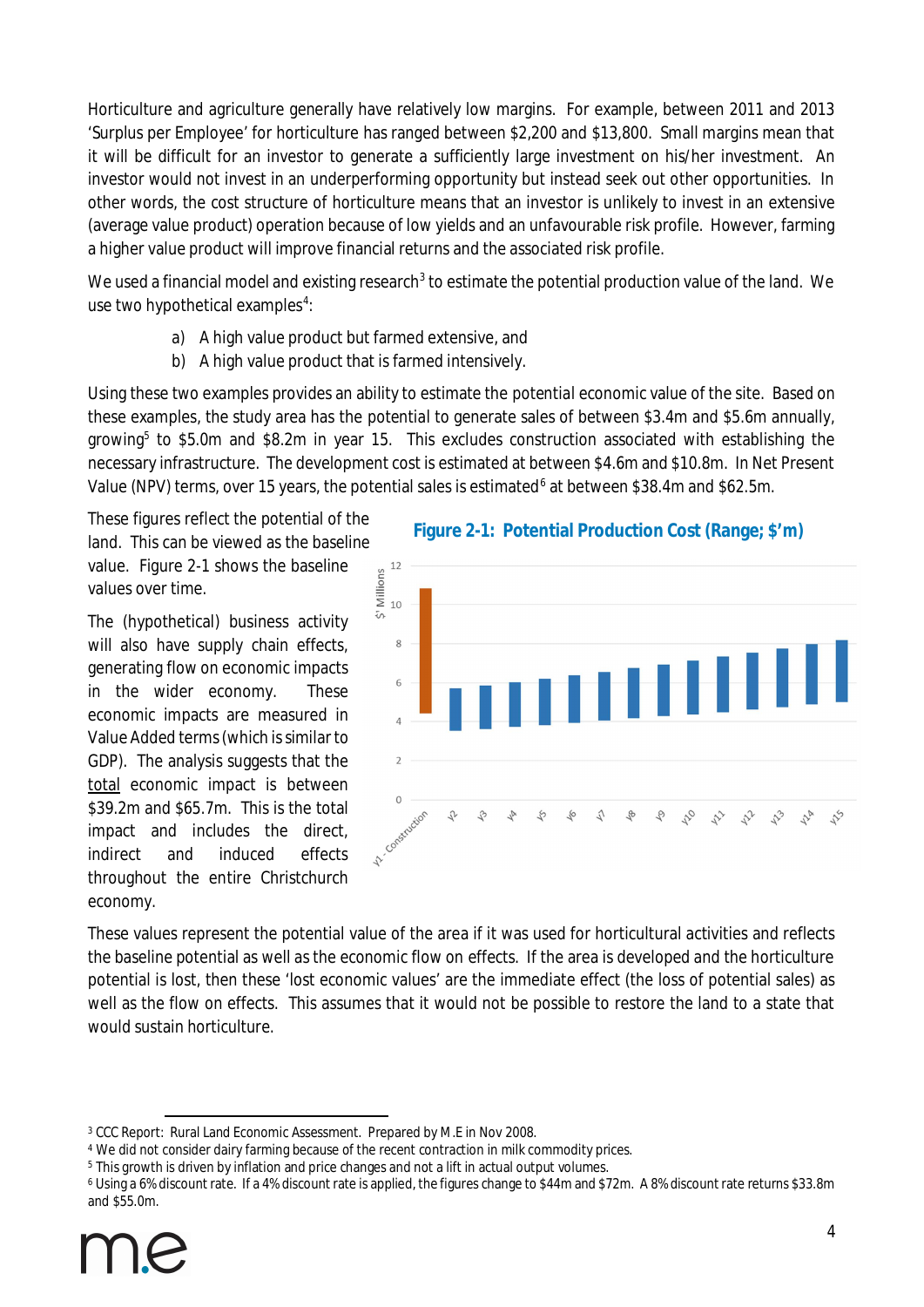### <span id="page-8-0"></span>**2.1.3 Potential Value of Residential Use**

Understanding the economic effect of moving from one land use to another requires the baseline values (outlined above) and the values associated with the alternative use. In this case, the alternative use is residential. Depending on the average densities used when developing the site, there is potential to deliver 235 to 2[7](#page-8-3)5 new residential sites<sup>7</sup> that are then developed. This suggests that the total construction cost (to build the residences) could be in the order of \$57m-\$67m. The construction<sup>[8](#page-8-4)</sup> impacts are one-offs that occur over the development period. Once occupied the dwellings have a different set of economic impacts, which are mostly related to how households spend their income<sup>[9](#page-8-5)</sup>. This includes aspects such as retail spending, investment and savings, mortgage payments, energy and transportation spending. Retail spending is one of the largest spending streams. The assessment puts the expected retail demand coming from the area, once fully developed, at between \$9.1m and \$[10](#page-8-6).7m per year. In NPV terms<sup>10</sup>, this retail demand is estimated at between \$86.1m and \$100.8m. The final scale of this retail demand depends on a range of factors, such as the development's configuration (number of lots), socio-demographic features of the residents, general economic conditions and the interest rate environment.

The construction and retail spending will generate wider economic impact (as the spending flows through the economy). The total<sup>[11](#page-8-7)</sup> Value Added effects of the residential component (construction and spending) is estimated at between \$8.6m and \$10.1m for the retail spending and \$30.2m and \$35.5m for the construction spending. In NPV terms (@6% and over 15 years) the total VA effect is estimated at between \$105.5m and \$123.6m, of which the construction effect accounts for 28%.

#### <span id="page-8-1"></span>**2.1.4 Net Effect**

From the above, enabling residential in the Cranford Basin will have a net positive effect after adjusting for the loss of potential activities associated with the land resource. [Table 2-1](#page-8-2) summarises the net difference between the baseline potential and the residential development.

|          |                                    | Range                                   |         |
|----------|------------------------------------|-----------------------------------------|---------|
| Spending | Average annual effect              | \$3.9m                                  | \$5.0m  |
|          | NPV of Effects (Excl construction) | \$38.3m                                 | \$47.7m |
| Value    | Average annual effect              | \$3.2m                                  | \$4.4m  |
| Added    | NPV of Effects (Excl construction) | \$31.7m                                 | \$42.4m |
|          |                                    | NPV are at 6% and over a 15 year period |         |

<span id="page-8-2"></span>

|  | Table 2-1: Summary of the Net Effects |  |
|--|---------------------------------------|--|
|--|---------------------------------------|--|

The average annual effect of enabling the residential development is estimated at between \$3.9m and \$5.0m (per year). The construction spending will add between \$52.4m and \$56.1m to this but is only felt in one year (or the period over which construction takes place). This implies that a substantial portion of the spending effect is related to construction.

<span id="page-8-3"></span> $^7$  This is based on a total area of 55ha, 70% of the area used for lots and lot sizes ranging between 600m<sup>2</sup> and 700m<sup>2</sup>.

<span id="page-8-4"></span><sup>8</sup> This excludes any civil and site preparation work.

<span id="page-8-5"></span><sup>9</sup> The funds spent are normally sourced from salaries and wages but can also include the spending of saved funds.

<span id="page-8-6"></span><sup>10</sup> 6% and over 15 years. Using a 4% rate returns and NPV of \$97.9m and \$114.6m while an 8% rate yields \$76.3m and \$89.3m respectively.

<span id="page-8-7"></span><sup>&</sup>lt;sup>11</sup> Direct, Indirect and Induced flow on effects.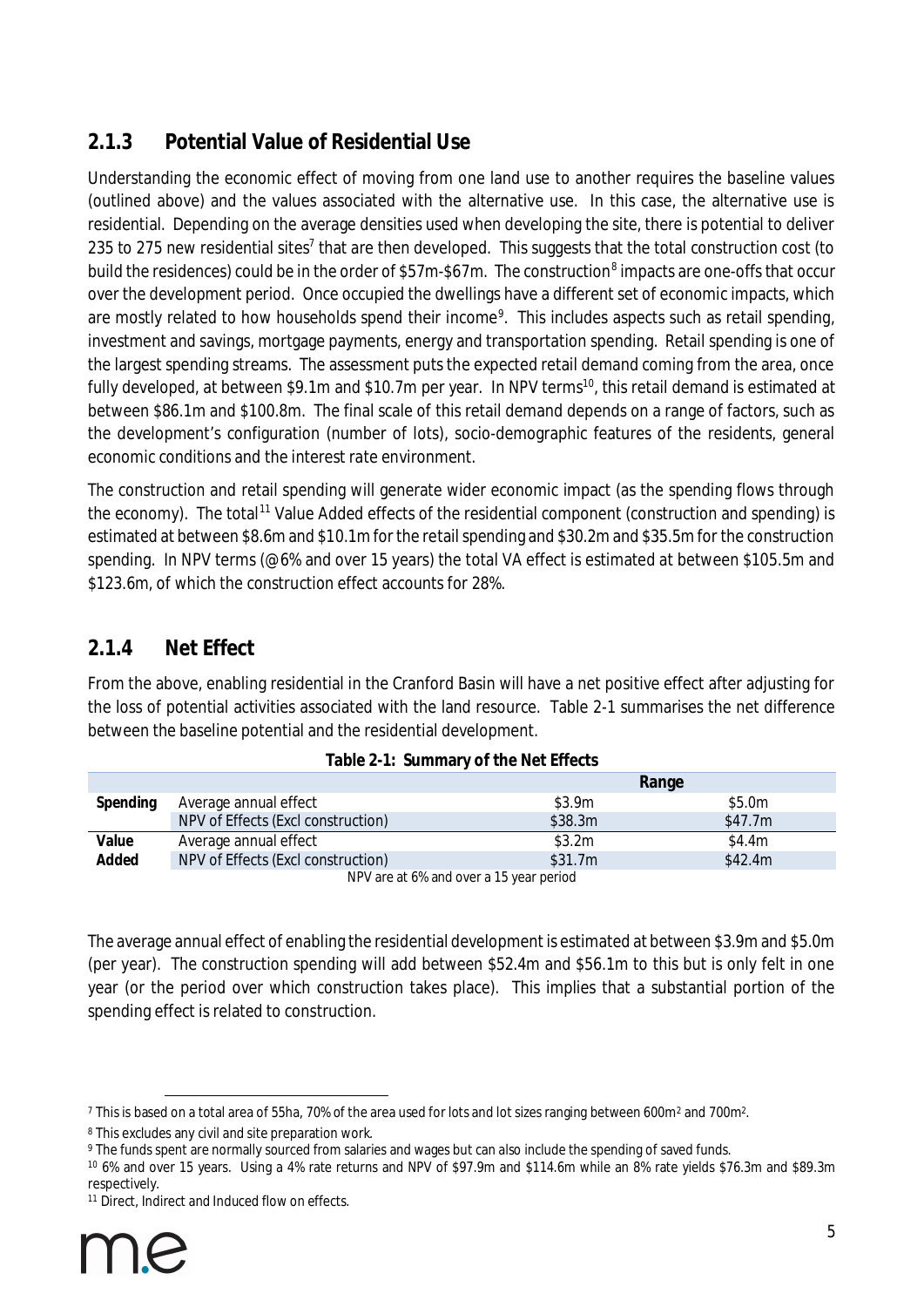These effects are ongoing and felt over multiple years. Over a 15 year period the difference net position in terms of spending that is felt in the local economy is projected to sit between \$38.3m and \$47.7m (in current terms using a 6% discount rate).

Importantly, the estimated spending is not the 'economic impact'. The net Value Added (an indicator of economic impact) difference between the area's underlying potential and a residential development is estimated at between \$3.2m and \$4.4m per year (in Value Added terms) to the Christchurch economy. In the context of the Christchurch economy, that is less than 0.02% of the City's total annual GDP. In NPV terms (@6% over 15 years), the value of shifting from rural to urban (residential) is estimated at between \$31.7m and \$42.4m.

Not all of these effects are 'new' and some of the growth could be located at other sites around Christchurch and any comparison of the economic value of the site has to reflect potential transfer effects. Assessing the effects of the development in a wider context is beyond the scope of this assessment. Such a wider assessment would need to include and compare alternative locations. If the residential development can be delivered elsewhere then the associated economic effect will still be felt in the city (but generated elsewhere).

In such an event the economic effects associated with the residential development will be generated from another locality in the City. This means that it is necessary to view the development opportunities at Cranford Basin in a city-wide context. This wider perspective includes not only (potential) alternative sites but also how the development would fit into the urban form. Crucially, the decision to alter the zoning needs to include a range of perspectives, not just economic views. When development is enabled, it tends to unlock a series of economic influences and effects. Some of these effects are durable, lasting for a long time. For example, infrastructure might be delivered in response to change. Infrastructure investments are costly and expensive to reverse. It is therefore crucial to ensure that the decision to allow (decline) a specific change is based on sound evidence base that considers an appropriate perspective.

### <span id="page-9-0"></span>**2.2 Efficient urban form**

An efficient urban form is important from planning and transport perspectives as well as an economic perspective. Access to people, goods, services and information forms a key part of the economic system. The more efficient this access, the greater the economic benefits through economies of scale, agglomeration effects and networking advantages. An important consideration when assessing the potential economic effects of a zone change is the potential contribution the change could make toward improving urban form. This section offers some *comments* on the economic implications of urban form and how a residential development in the Cranford Basin could contribute toward an efficient urban form.

The area that is earmarked for rezoning (from rural to urban) will contribute towards an efficient urban form by filling in an area, improving the urban form. From an economic perspective, this is important because it reduces, limits and avoid unnecessary (and wasteful) economic transactions while freeing up resources for more productive use(s). Some of the key benefits that will arise from a better urban form include (but aren't limited to):

Lower per capita transport costs (internal fixed costs such as vehicle cost and residential parking; internal variable costs such as travel time, vehicle operation and crash injuries; and external costs such as accident risk, congestion, parking costs and environmental externalities/costs).